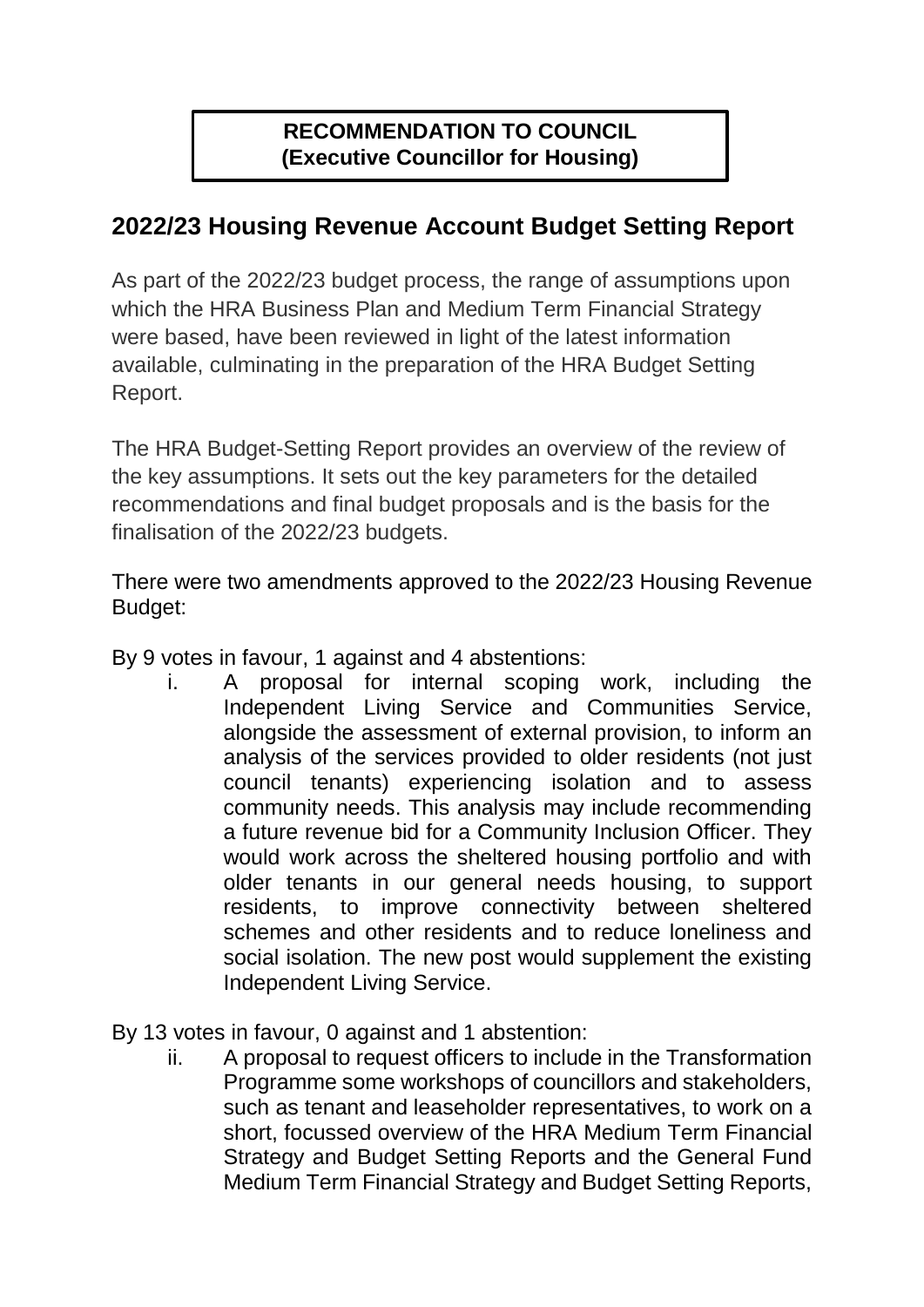which could summarise and communicate information more effectively such as by:

- Use of key questions
- Graphical presentation
- Key performance indicators
- Benchmarking

This would facilitate more effective scrutiny by all councillors and clearer communication to city residents.

A cost figure is not provided for this recommendation because the HRA's accounting function already produces a very full range of high quality key performance indicator reports and benchmarking. The proposed new overview report would be an introductory guided tour that assists users to engage with the main report and put it in context.

The Housing Scrutiny Committee considered and approved recommendations m - z by 7 votes to 0 with 2 abstentions.

Accordingly, Council is recommended to:

- i. Approve the revised need to borrow over the 30-year life of the business plan, with the first instance of this anticipated to be in 2022/23, to sustain the proposed level of investment, which includes ear-marking funding for delivery of a net 1,000 new homes over a 10-year timeframe.
- ii. Recognise that the constitution delegates Treasury Management to the Head of Finance (Part 3, para 5.11), with Part 4F, C16 stating; 'All executive decisions on borrowing, investment or financing shall be delegated to the Head of Finance, who is required to act in accordance with CIPFA's Code of Practice for Treasury Management in Local Authorities.
- iii. Recognise that any decision to borrow further will impact the authority's ability to set-aside resource to redeem 25% of the value of the housing debt by the point at which the loan portfolio matures, with the approach to this to be reviewed before further borrowing commences.
- iv. Approve capital bids, as detailed in Appendix D (3 ) and Appendix E of the HRA Budget Setting Report.
- v. Approve the latest Decent Homes and Other HRA Stock Investment Programme, to include reduced expenditure for wall structure and fire safety works and re-phasing of other elements of the programme into later years, as detailed in Appendix E of the HRA Budget Setting Report.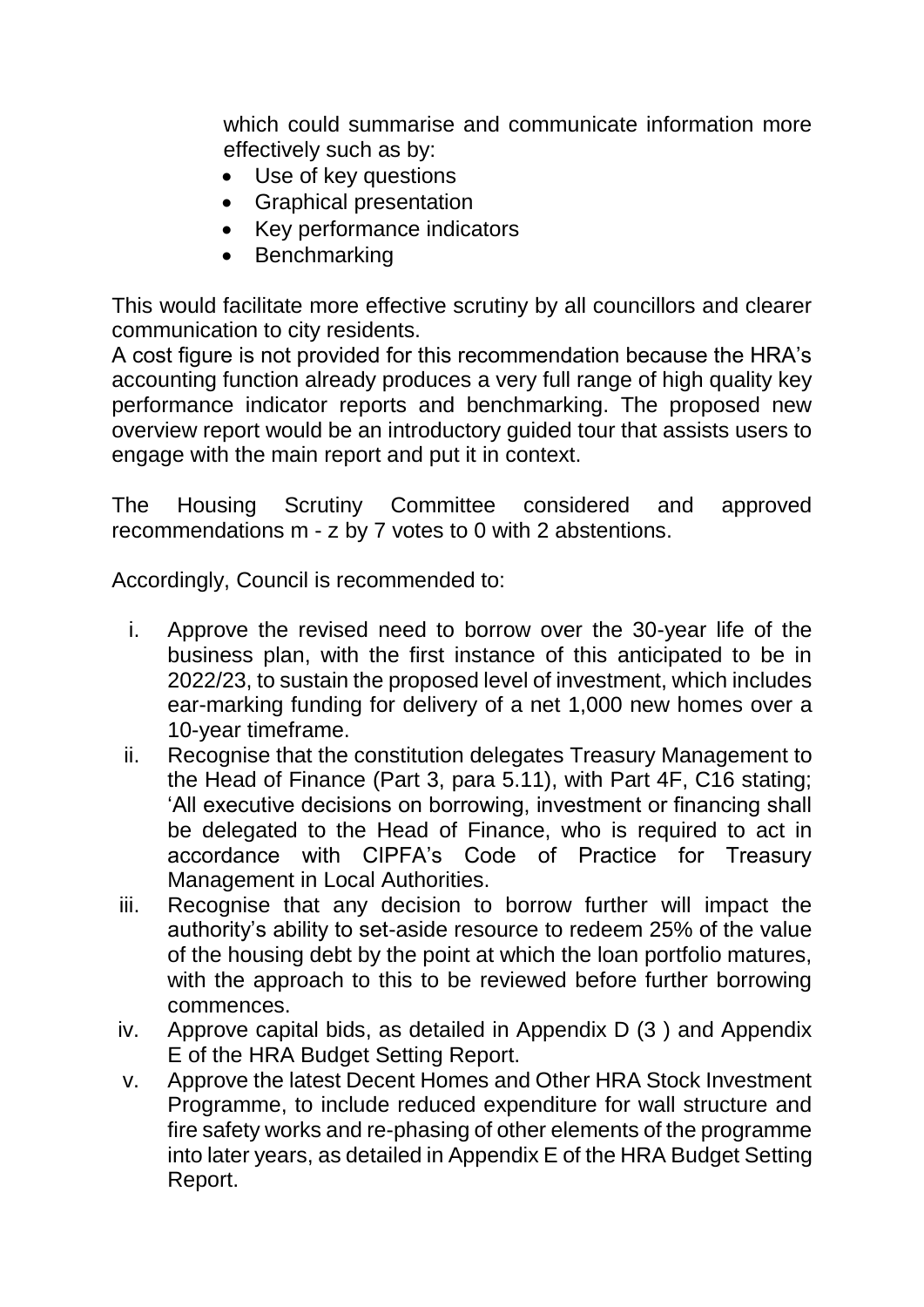- vi. Approve the latest budget sums, profiling and associated financing for all new build schemes, including revised scheme budgets for Colville III, Fen Road, Ditton Fields, Aragon Close, Sackville Close and Borrowdale based upon the latest cost information from the Cambridge Investment Partnership (CIP) and a reduction in unit numbers at Aylesborough Close, as detailed in Appendices E and H, and summarised in Appendix K, of the HRA Budget Setting Report.
- vii. Approve the allocation of funds from the budget ear-marked for the delivery of 1,000 net new homes to allow buy back of leasehold dwellings and relocation of tenants from Princess and Hanover Court over the next two years, in advance of a final recommendation for the future of the estate which will be presented once the options appraisal and consultation work has been concluded.
- viii. Approve the revised Housing Capital Investment Plan as shown in Appendix K of the HRA Budget Setting Report.
- ix. Approve the inclusion of Disabled Facilities Grant expenditure and associated grant income from 2022/23 onwards, based upon 2021/22 net grant received, with delegation to the Head of Finance, as Section 151 Officer, to approve an in year increase or decrease in the budget for disabled facilities grants in any year, in direct relation to any increase or decrease in the capital grant funding for this purpose, as received from the County Council through the Better Care Fund.
- x. Approve delegation to the Head of Finance, as Section 151 Officer, to determine the most appropriate use of any additional Disabled Facilities Grant funding, for the wider benefit of the Shared Home Improvement Agency.
- xi. Approve delegation to the Strategic Director to review and amend the level of fees charged by the Shared Home Improvement Agency for disabled facilities grants and repair assistance grants, in line with any decisions made by the Shared Home Improvement Agency Board.
- xii. Approve delegation to the Strategic Director to review, agree and enter into a revised Shared Home Improvement Agency Shared Service Agreement, in line with recommendations made by the Shared Home Improvement Agency Board.
- xiii. Approve delegation to the Strategic Director, in consultation with the Head of Finance, as Section 151 Officer, to draw down resource from the ear-marked reserves for potential debt redemption or reinvestment, for the purpose of open market land or property acquisition or new build housing development, should the need